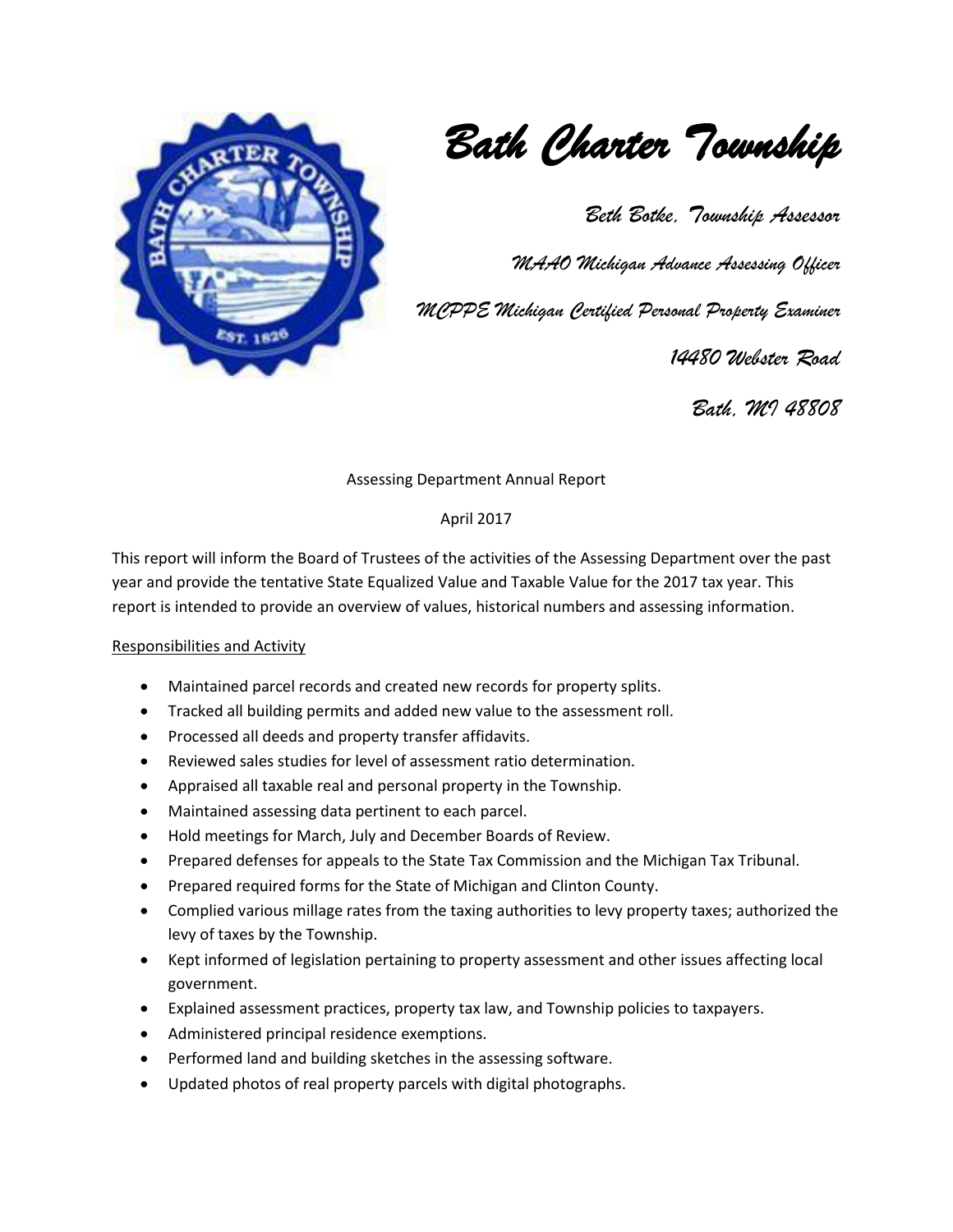| <b>Property Class</b> | <b>Parcel Count</b> | <b>Assessed</b> | <b>Taxable</b> |
|-----------------------|---------------------|-----------------|----------------|
| Agricultural          | 61                  | \$9,678,400     | \$3,673,974    |
| Commercial            | 147                 | \$103,937,900   | \$87,913,040   |
| Industrial            | 22                  | \$2,660,300     | \$1,750,929    |
| Residential           | 3753                | \$348,510,000   | \$297,933,400  |
| Developmental         | 25                  | \$7,177,700     | \$1,228,949    |
| Personal              | 244                 | \$12,698,700    | \$12,698,700   |
| Exempt                | 206                 | \$0.00          | \$0.00         |
| Totals:               | 4458                | \$484,663,000   | \$405,198,992  |

# **2017\*\* Ad Valorem Assessed Value and Taxable Value by class:**

\*\* Please note the 2017 values are tentative due to providing numbers prior to the county and state equalization process \*\*

## **2017 IFT (Industrial Facilities Tax) Assessed Value and Taxable Value by Class:**

| <b>Property Class</b> | <b>Parcel Count</b> | <b>Assessed</b> | <b>Taxable</b> |
|-----------------------|---------------------|-----------------|----------------|
| Industrial            |                     | \$975,400       | \$957,729      |
| Personal              |                     | \$112,800       | \$112,800      |
| Totals:               |                     | \$1,088,200     | \$1,070,529    |

### **2016 DNR-PILT (Payment in Lieu of Taxes) Assessed Value and Taxable Value by Class:**

| <b>Property Class</b> | <b>Parcel Count</b> | Assessed    | Taxable     |
|-----------------------|---------------------|-------------|-------------|
| Agricultural          |                     | \$4,156,600 | \$1,263,384 |
| Totals:               | n –                 | \$4,156,600 | \$1,263,384 |

\*\* DNR-PILT Values assigned each year at the State Tax Commission April Meeting\*\*

#### **2017 DDA (Downtown Development Authority) Values:**

| Year | Value<br>Faxable<br>Base | Value<br>axable l              | Value<br>Captured                          |
|------|--------------------------|--------------------------------|--------------------------------------------|
| 2017 | 14,289,928;              | .964.460<br>51 Q<br>. <i>.</i> | <b>74 532</b><br>∍<br>8.JJZ<br><b>JJ.V</b> |

# **2017 Top Ten Property Owners (By Taxable Value)**

| Rank | Taxpayer                            | <b>Property Type</b>   | <b>Real Property</b> | <b>Personal Property</b> | <b>Total</b>         |
|------|-------------------------------------|------------------------|----------------------|--------------------------|----------------------|
|      |                                     |                        | <b>Taxable Value</b> | <b>Taxable Value</b>     | <b>Taxable Value</b> |
|      | The Village at MSU, LLC             | Apartments             | \$13,135,911         | \$740,800                | \$13,876,711         |
| 2    | TEG Sumerset Park, LLC              | Apartments             | \$11,489,500         | <b>Filed 5076</b>        | \$11,489,500         |
| 3    | The Clubspa at MSU, LLC             | Apartments             | \$9,955,322          | \$485,200                | \$10,440,522         |
| 4    | Regency Hunters Ridge, LLC          | Apartments             | \$6,837,589          | <b>Filed 5076</b>        | \$6,837,589          |
| 5.   | <b>Consumers Energy Company</b>     | Utility                | \$168,567            | \$6,222,500              | \$6,391,067          |
| 6    | SHF-The Rocks Apt., LLC             | Apartments             | \$5,642.800          | \$75,000                 | \$5,717,800          |
|      | Meijer Inc.                         | Retail                 | \$3,916,281          | \$1,884,200              | \$5,800,481          |
| 8    | IP Vista Springs Timber Ridge       | <b>Assisted Living</b> | \$1,865,900          | \$104,102                | \$1,970,002          |
| 9    | Webster-Excel Limited Partners      | Apartments             | \$1,715,300          | \$13,500                 | \$1,728,800          |
| 10   | <b>Hawk Hollow Limited Partners</b> | Golf Course            | \$1,543,980          | \$121,500                | \$1,665,480          |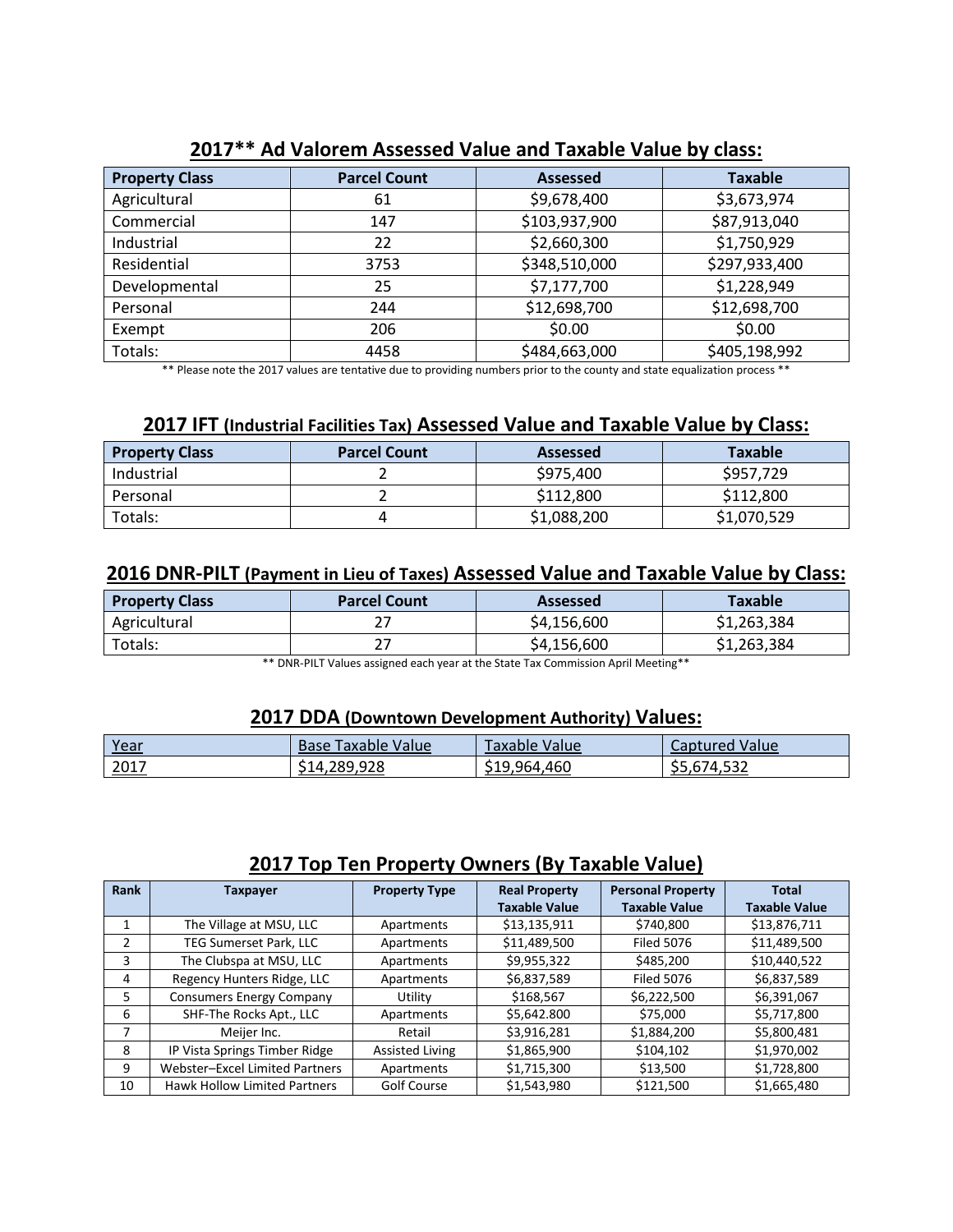| Year | <b>Assessed Value</b> | <b>Taxable Value</b> | % Spread Between<br><b>SEV &amp; TV</b> | <b>CPI</b><br>(Consumer Price<br>Index) |
|------|-----------------------|----------------------|-----------------------------------------|-----------------------------------------|
| 2017 | \$484,663,000         | \$405,198,992        | 16%                                     | 1.009                                   |
| 2016 | \$462.206,050         | \$391,711,195        | 15%                                     | 1.003                                   |
| 2015 | \$450,213,900         | \$377,732,074        | 16%                                     | 1.016                                   |
| 2014 | \$414,361,750         | \$363,362,332        | 12%                                     | 1.016                                   |
| 2013 | \$405,930,975         | \$354,931,752        | 12%                                     | 1.024                                   |
| 2012 | \$401,416,643         | \$350,519,390        | 12%                                     | 1.027                                   |
| 2011 | \$423,897,050         | \$359,248,387        | 15%                                     | 1.017                                   |
| 2010 | \$452,326,105         | \$368,139,393        | 18%                                     | 0.997                                   |
| 2009 | \$473,889,904         | \$379,769,546        | 19%                                     | 1.044                                   |
| 2008 | \$503,481,050         | \$372,298,302        | 26%                                     | 1.023                                   |
| 2007 | \$460,027,908         | \$352,727,051        | 23%                                     | 1.037                                   |
| 2006 | \$396,722,800         | \$319,915,397        | 19%                                     | 1.033                                   |
| 2005 | \$357,152,900         | \$285,586,998        | 20%                                     | 1.023                                   |
| 2004 | \$304,479,565         | \$250,610,710        | 17%                                     | 1.023                                   |
| 2003 | \$283,394,728         | \$229,039,861        | 19%                                     | 1.019                                   |

## **Assessed Value vs. Taxable Value through the Years**

# **Assessed Value by Class through the Years**

| <b>Property Class</b> | 2016          | 2015          | 2014          | 2013          | 2012          |
|-----------------------|---------------|---------------|---------------|---------------|---------------|
| Agricultural          | \$9,680,700   | \$9,050,700   | \$8,323,700   | \$8,323,700   | \$8,880,100   |
| Commercial            | \$93,880,100  | \$91,005,600  | \$81,123,900  | \$77,981,600  | \$74,587,900  |
| Industrial            | \$2,583,800   | \$2,732,100   | \$2,743,000   | \$2,347,500   | \$2,408,100   |
| Residential           | \$334,546,850 | \$326,301,800 | \$301,930,000 | \$293,847,975 | \$294,872,652 |
| Developmental         | \$8,273,500   | \$7,667,400   | \$7,667,400   | \$7,789,200   | \$8,725,700   |
| Personal              | \$13,241,100  | \$13,456,300  | \$12,795,250  | \$15,317,600  | \$11,942,191  |
| Totals:               | \$462,206,800 | \$450,213,900 | \$414,361,750 | \$405,930,975 | \$401,416,643 |

### **Assessing Team Members History**

- Beth Botke, Assessor (5/2006 –Current)
- Megan Valo, Intern Support Staff (7/11 8/2016)
- Stephanie Challender, Contract Intern Support Staff (7/2010 12/2012)
- Mark Wills, Contract Field Appraiser (6/2008-12/2009)
- Mark Bates, Contract Field Appraiser (6/2009-9/2009)
- Kevin Mattison, Contract Field Appraiser (6/2008-12/2008)
- Ashlee Aleo, Contract Field Appraiser (6/2008-6/2008)
- Chuck Zemla, Contract Assessor (5/2006 -5/2008)